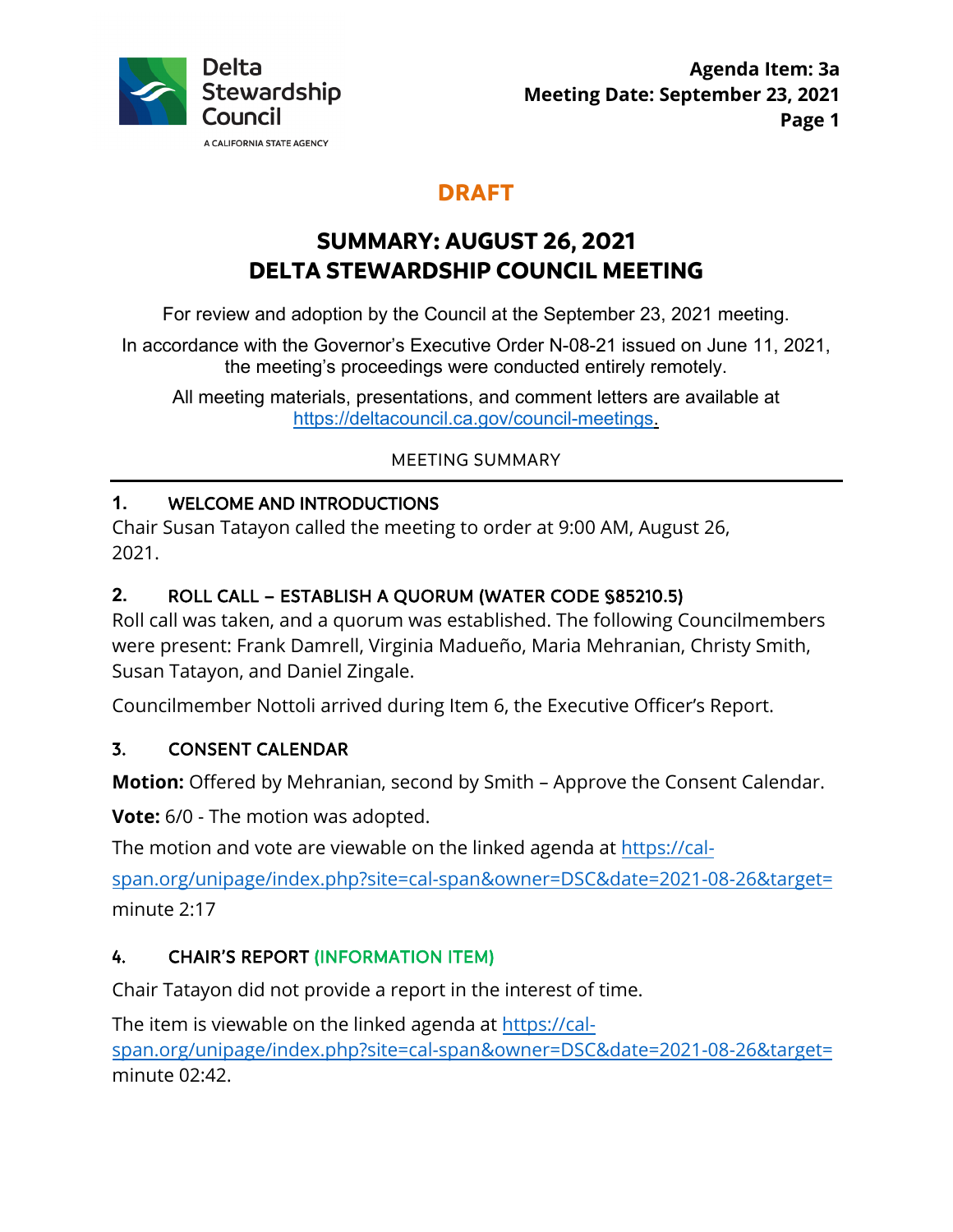## 5. PUBLIC COMMENT

There was no public comment.

The item is viewable on the linked agenda at [https://cal](https://cal-span.org/unipage/index.php?site=cal-span&owner=DSC&date=2021-08-26&target=)[span.org/unipage/index.php?site=cal-span&owner=DSC&date=2021-08-26&target=](https://cal-span.org/unipage/index.php?site=cal-span&owner=DSC&date=2021-08-26&target=) minute 03:03.

# 6. EXECUTIVE OFFICER'S REPORT (INFORMATION ITEM)

Executive Officer Jessica Pearson gave an update on the second phase of Delta Adapts, an adaptation strategy. Staff presented the Vulnerability Assessment findings to the DWR Climate Change Matrix Team in July and will be presenting findings to the San Francisco Bay Conservation and Development Commission in early September.

Pearson also gave an overview of a certification of consistency for the North Mokelumne River Multi-Benefit Project submitted by Reclamation District 38 on July 20, 2021. The project focuses on landside levee rehabilitation and waterside habitat enhancement along the North Mokelumne River. The public review period closed on August 19, and no appeals were received.

Pearson summarized the two outgoing comment letters the Council submitted in August. The first was to the Department of Water Resources, dated July 29, 2021, regarding the Draft Supplemental EIR for the American River Common Features, Sacramento River East Levee Contract 3 Project. The second was to the State Water Resources Control Board, dated August 13, 2021, regarding a proposed General Order for water quality certification and water discharge requirements for state restoration projects.

Pearson announced that Amanda Bohl had been re-appointed by Governor Newsom as Special Assistant for Planning and Science. Pearson also welcomed Vignesh Gopinath as the new Information Technology Specialist.

The Outreach Highlights Report and Active Projects List were provided to the Council in writing.

6a. Legal Update (Information Item)

There was no Legal Update.

# 6b. Legislative Update (Information Item)

Pearson gave an overview of the current bill SB 821, which was scheduled to be taken up on consent on the Senate Floor on August 26, 2021. Once passed, the bill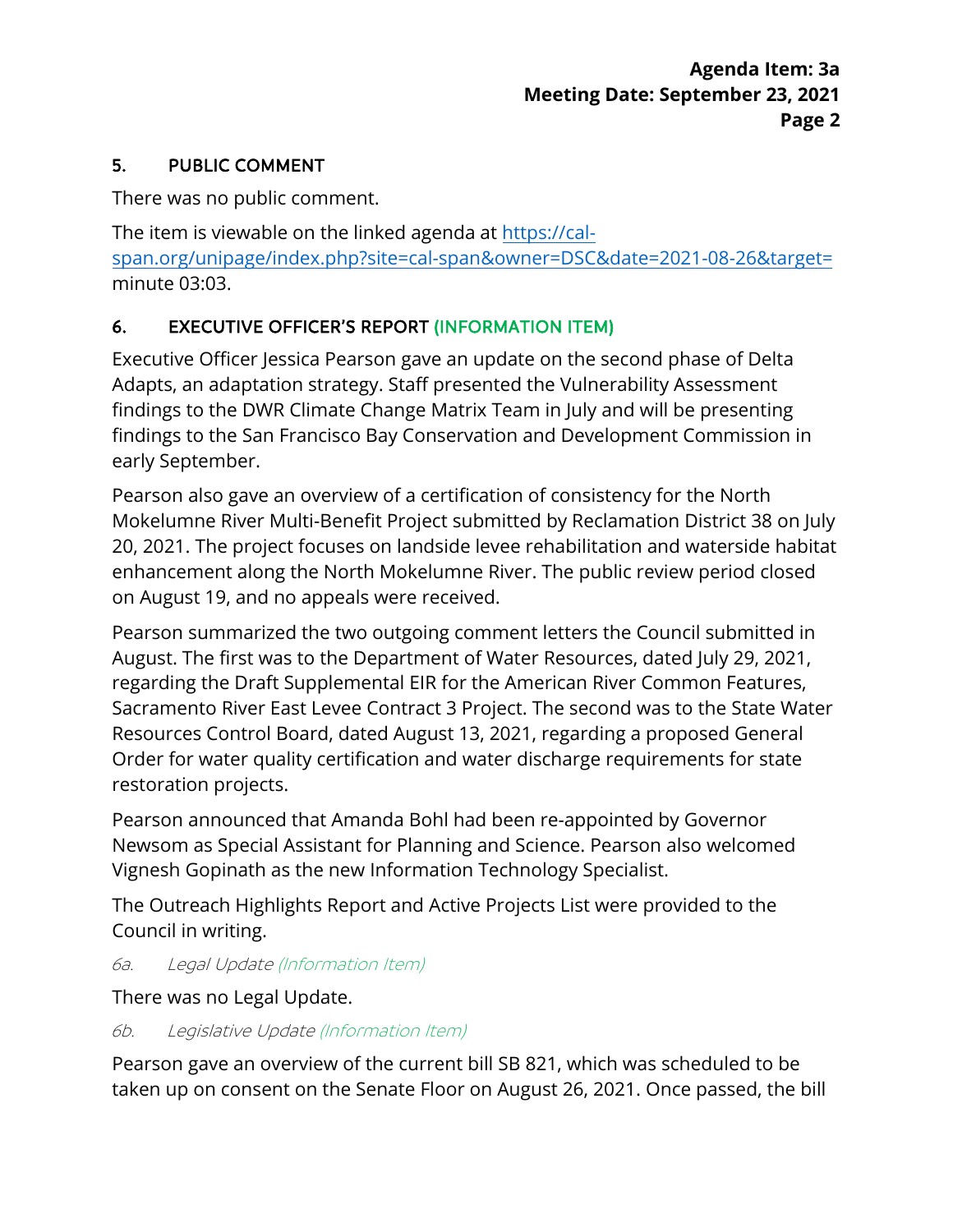will head to the Governor, who will have 12 days to sign or veto the measure. If signed, the bill will take effect immediately.

Councilmember Nottoli arrived during the Legislative Update.

The Executive Officer's Report is viewable on the linked agenda at [https://cal](https://cal-span.org/unipage/index.php?site=cal-span&owner=DSC&date=2021-08-26&target=)[span.org/unipage/index.php?site=cal-span&owner=DSC&date=2021-08-26&target=](https://cal-span.org/unipage/index.php?site=cal-span&owner=DSC&date=2021-08-26&target=) minute 03:20.

# 7. LEAD SCIENTIST'S REPORT (INFORMATION ITEM)

Delta Lead Scientist Dr. Laurel Larsen discussed two different papers that look outside the Delta to examine how other large-scale socio-ecological systems are likely to exhibit changes in response to sea-level rise (Vasilopoulos et al., Environmental Research Letters, 2021) and how their institutions are adapting to the challenge of sea-level rise (Lubell and Morrison, Environmental Research Letters, 2021). Collectively, the papers illustrate potential blind spots in anticipating future physical changes induced by sea-level rise and highlight strategies that are proven to be effective in promoting adaptation to those changes.

Dr. Larsen gave an update on the Science Action Agenda, a key part of the Delta science strategy together with the Delta Science Plan and the State of Bay-Delta Science. The Science Action Workshop, held July 13 and 14, 2021, produced 177 science actions responsive to the six management needs that stemmed from the top 65 Delta management questions developed in 2020. Council staff and workshop participants will collaborate in the coming weeks to develop the structure for the 2022-2026 Science Action Agenda.

Dr. Larsen gave an overview of the Delta Science Program's completed independent review of the Delta Mercury Control Program (DMCP). Recommendations will inform updates to the DMCP and mercury targets in the Delta, which will take effect in 2022.

Dr. Larsen highlighted the National Center for Ecological Analysis and Synthesis Working Group and the 2021 State of the Estuary Summit. The 2021 State of the Estuary Summit will take place virtually on October 1, 2021.

In closing, Dr. Larsen gave a brief overview of the By the Numbers report.

Councilmembers discussed the priorities that emerged from the collaborators in the Science Actions Workshop. Councilmembers requested more information on the mercury levels in the current fish populations in the Bay-Delta habitats and the level of communication to the public about those dangers. Dr. Larsen stated she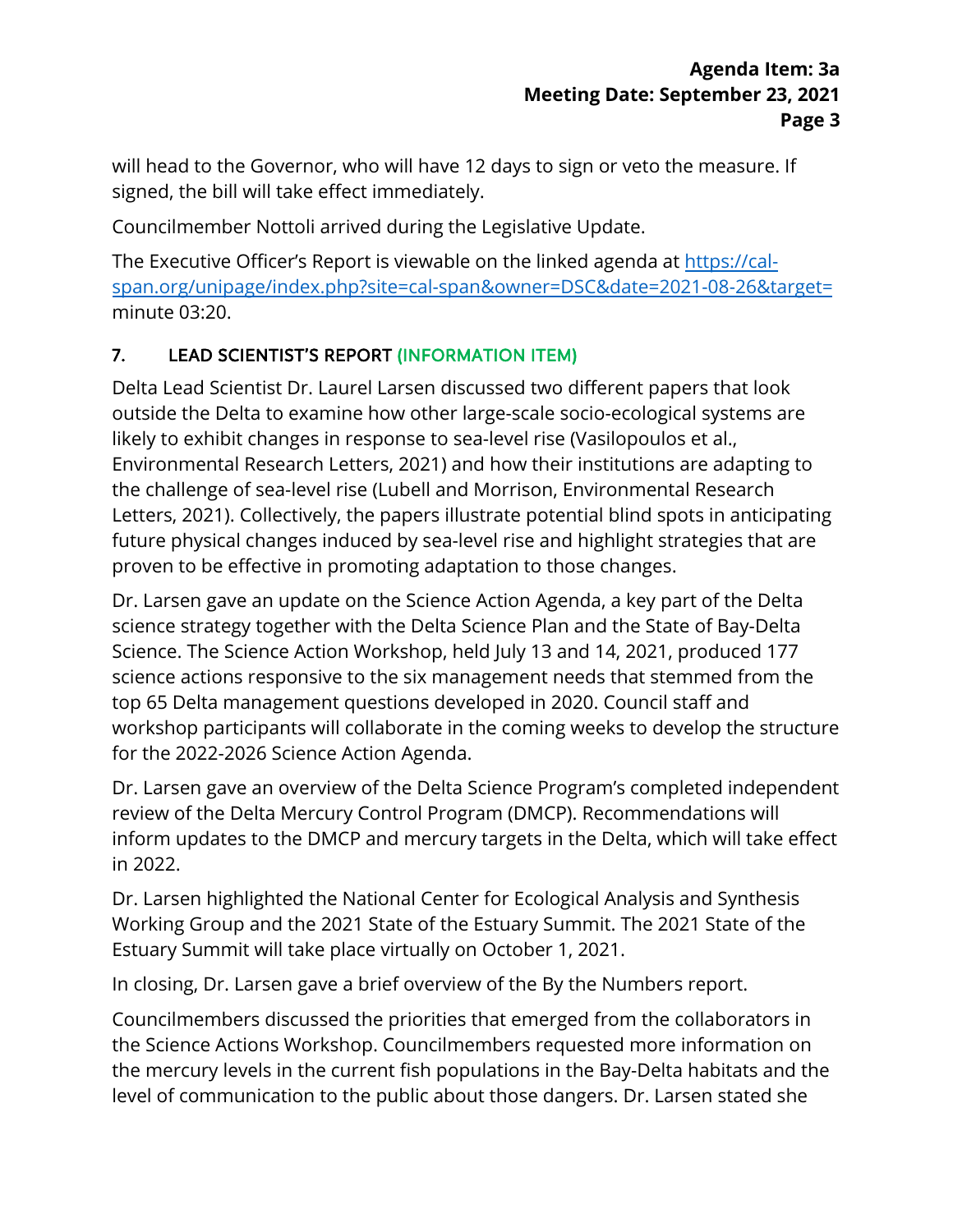would provide the information requested and also elaborated on the current sources of Mercury in the Delta.

#### Public Comment

Dierdre Des Jardins, California Water Research, commented that the current collaborative science and adaptive management programs have collaboratively planned peer reviews. Des Jardins noted that the state requirements recommend independent planning and selection of the peer review panel and transparent documentation of the planning process.

The agenda item is viewable on the linked agenda at [https://cal](https://cal-span.org/unipage/index.php?site=cal-span&owner=DSC&date=2021-08-26&target=)[span.org/unipage/index.php?site=cal-span&owner=DSC&date=2021-08-26&target=](https://cal-span.org/unipage/index.php?site=cal-span&owner=DSC&date=2021-08-26&target=) minute 10:38.

## 8. DELTA PROTECTION COMMISSION RECREATION AND TOURISM UPDATE TO THE ECONOMIC SUSTAINABILITY PLAN COMMENT LETTER (ACTION ITEM)

Staff presented the Delta Reform Act and Delta Protection Act requirements for the Council's review of the adoption or amendment of the Delta Protection Commission's (Commission) Economic Sustainability Plan (ESP) for consistency with the Delta Plan. Staff also presented a draft comment letter with proposed findings on the Update to the Recreation and Tourism Chapter of the 2012 Economic Sustainability Plan (ESP Update). Virginia Gardener, Delta Protection Commission, presented the ESP Update. Council staff requested Council approval to submit a comment letter containing findings to the Commission.

Councilmembers discussed collaborative partners and ideas for further revitalization of recreation and tourism in the Bay-Delta with Virginia Gardener.

# Public comment

Gilbert Cosio, MBK Engineers, commented on the beneficial reuse of dredged materials for marinas. Cosio previously collaborated with other engineers in a federally funded project to assist with dredging in the Delta. The group found that the California Environmental Quality Act and National Environmental Protection Act mandates, project size, and high cost of permits are barriers that are often too large for these types of projects. Cosio expressed the desire for a higher-level agency to step in and help get the marinas assistance with these projects, which will ultimately aid tourism in the area.

**Motion:** Offered by Damrell, second by Madueño - Approve submittal of the proposed comment letter containing findings on the consistency of the ESP Update with the Delta Plan.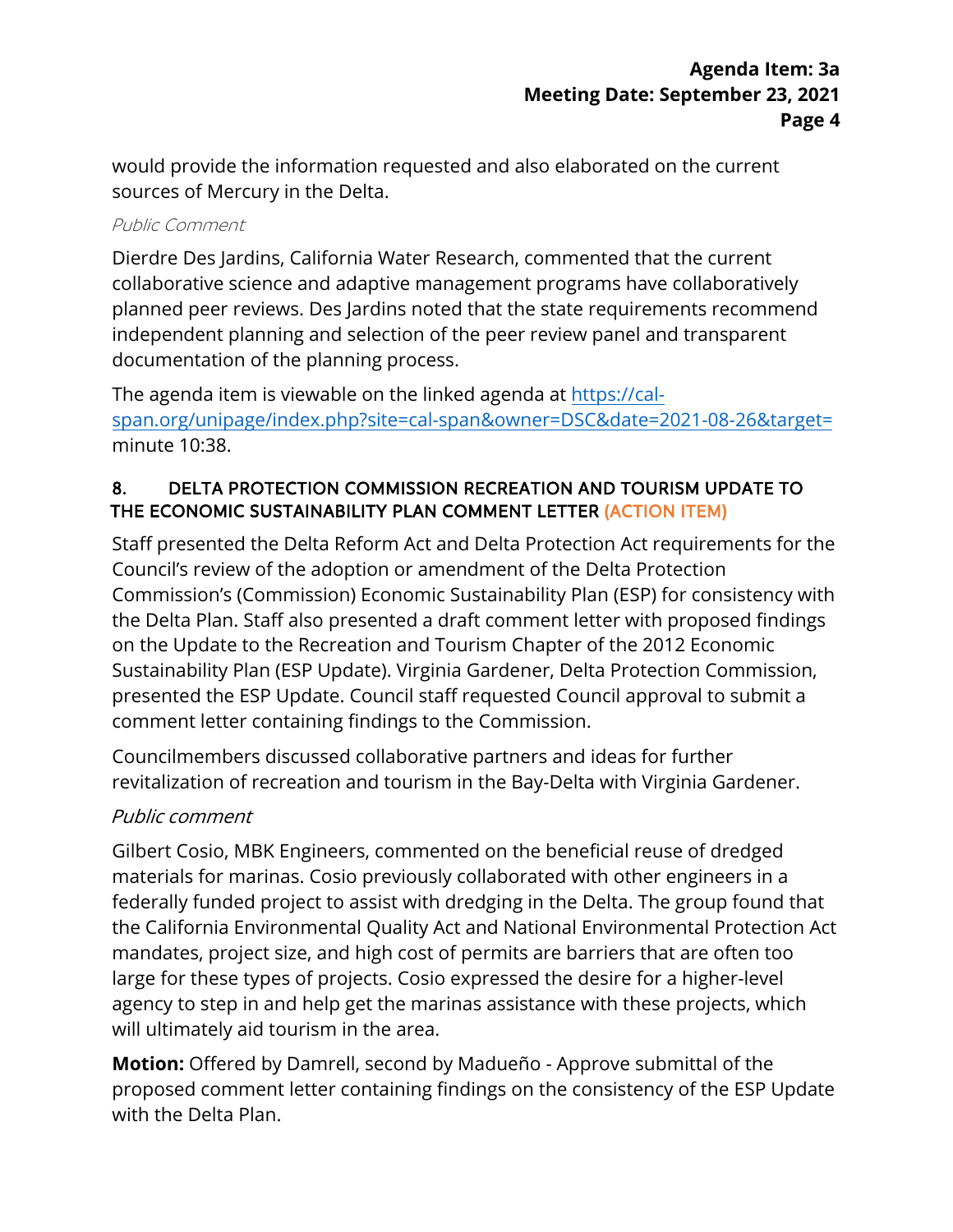**Vote:** 6/0 – Nottoli abstained. The motion was adopted.

The motion and vote are viewable on the linked agenda at [https://cal](https://cal-span.org/unipage/index.php?site=cal-span&owner=DSC&date=2021-08-26&target=)[span.org/unipage/index.php?site=cal-span&owner=DSC&date=2021-08-26&target=](https://cal-span.org/unipage/index.php?site=cal-span&owner=DSC&date=2021-08-26&target=) minute 01:14:20.

# 9. SOCIAL SCIENCE UPDATE (INFORMATION ITEM)

California Sea Grant Social Science Extension Specialist Dr. Jessica Rudnick, and Environmental Scientist Cory Copeland, updated the Council on the social science integration efforts undertaken by staff in the last year. The presentation provided an overview of the vision for social science integration, including specific goals and objectives, and highlighted progress on current initiatives, including building a social science experts community of practice and developing an approach for surveying Delta residents.

Councilmembers thanked staff for their substantial progress in this area within a short time frame and discussed the ability of social science to assist in the statewide awareness and inclusion on Delta issues. Councilmembers also discussed the factors that quantify areas on the Social Vulnerability Index compiled by Delta Adapts in 2020. Councilmembers also discussed the complexity of distributing the survey to all the Delta residents, given the varied demographics and access to reliable transportation and services. A pilot survey is slated for distribution in 2022.

#### Public Comment

Deirdre Des Jardins, California Water Research, commented that she was a resident of Hog Back Island and emphasized that the census block data doesn't capture the population in the primary Delta. Des Jardins recommended disaggregating the urban Delta data from the rural Delta data when developing and analyzing results with future surveys.

The agenda item is viewable on the linked agenda at [https://cal](https://cal-span.org/unipage/index.php?site=cal-span&owner=DSC&date=2021-08-26&target=)[span.org/unipage/index.php?site=cal-span&owner=DSC&date=2021-08-26&target=](https://cal-span.org/unipage/index.php?site=cal-span&owner=DSC&date=2021-08-26&target=) minute 1:16:10.

# 10. PUBLIC PARTICIPATION UPDATE (INFORMATION ITEM)

Assistant Deputy Director for External Affairs, Abbott Dutton, provided an overview of the Council's public participation efforts since the endorsement of the Public Participation Plan in June 2020. Public Participation Manager, Brandon Chapin, shared the results from a recent public survey on the Council's participation efforts. The results indicated that the Council overall gets good marks in its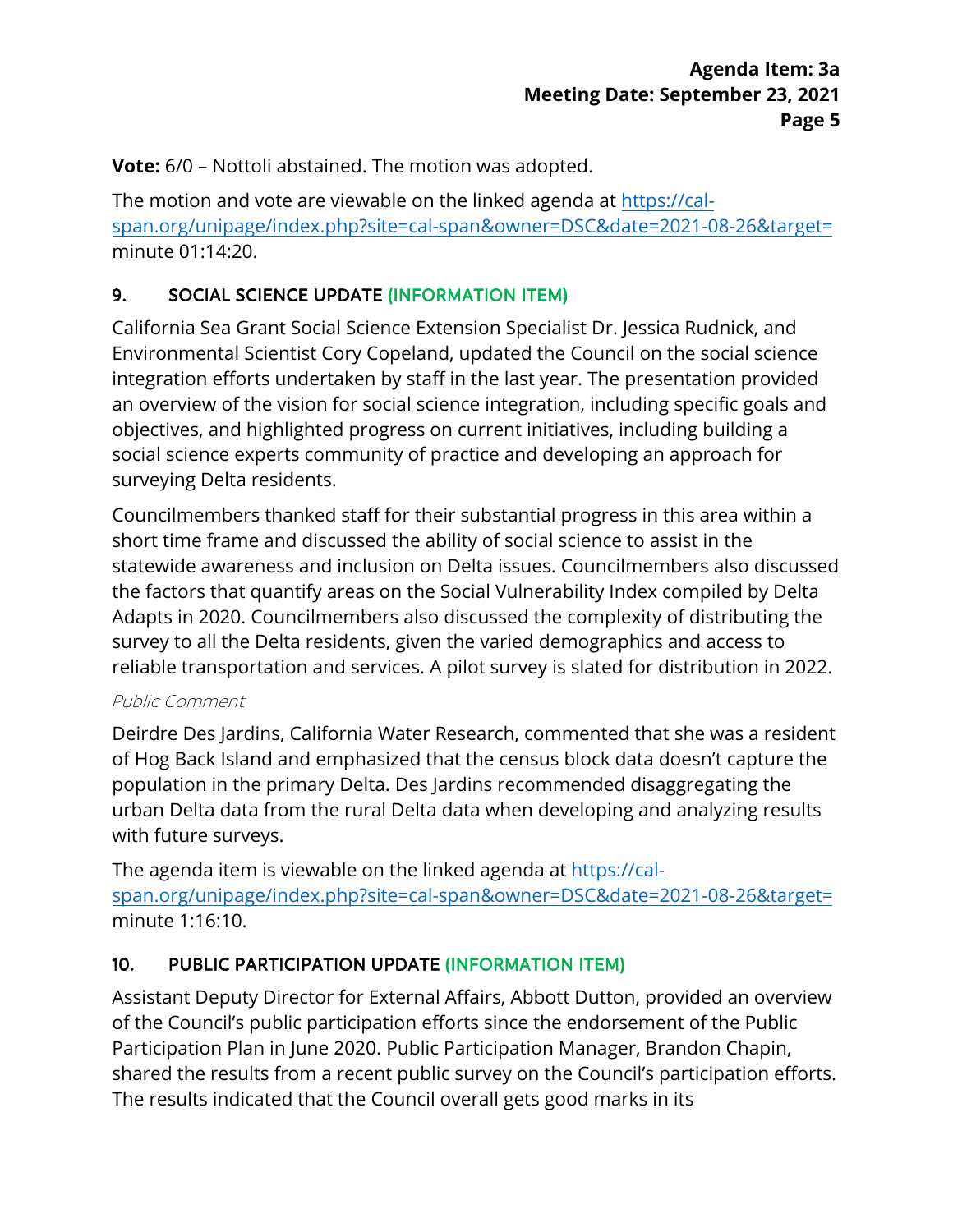participation efforts, but can continue to improve, and that the public hopes to continue to attend meetings virtually, even after the COVID-19 emergency passes.

Councilmembers discussed solutions to some of the concerns raised by the public in the survey. Councilmembers also noted that a year ago the Council requested further public outreach and thanked staff for their robust effort on this important work and their work towards achieving that goal.

#### Public Comment

No public comment.

The agenda item is viewable on the linked agenda at [https://cal](https://cal-span.org/unipage/index.php?site=cal-span&owner=DSC&date=2021-08-26&target=)[span.org/unipage/index.php?site=cal-span&owner=DSC&date=2021-08-26&target=](https://cal-span.org/unipage/index.php?site=cal-span&owner=DSC&date=2021-08-26&target=) minute 1:59:41.

#### 11. DELTA LEVEES INVESTMENT STRATEGY UPDATE, CALIFORNIA ENVIRONMENTAL QUALITY ACT ADDENDUM APPROVAL, AND RULEMAKING AUTHORIZATION (ACTION ITEM)

Council staff presented an updated Delta Levees Investment Strategy (DLIS) prioritization and Revised Preliminary Draft Regulatory Language for Delta Plan Policy RR P1. Council staff requested approval of Resolution 2021-02, which would authorize staff to adjust the prioritization table and maps and initiate rulemaking and approve an Addendum to the 2018 Delta Plan Amendments Programmatic Environmental Impact Report.

Councilmembers discussed how the qualifiers of the prioritization categories are weighted and the methods for reporting the distribution of subventions funds by the Department of Water Resources.

#### Public Comment

Dante Nomellini commented that he was opposed to moving forward with the Resolution as it is currently written. Nomellini has been collaborating with Council staff but disagrees with the current prioritization methods.

Laura Hollender commented on behalf of the Department of Water Resources (DWR). Hollender noted that DWR may fund levee improvements that do not follow the DLIS priority tiers and will report the variation as required by regulation. Hollender also commented that the Department is interested in language in the draft regulation which provides that the Council recommend priorities for investment in Delta levees, but does not provide that those priorities are mandatory.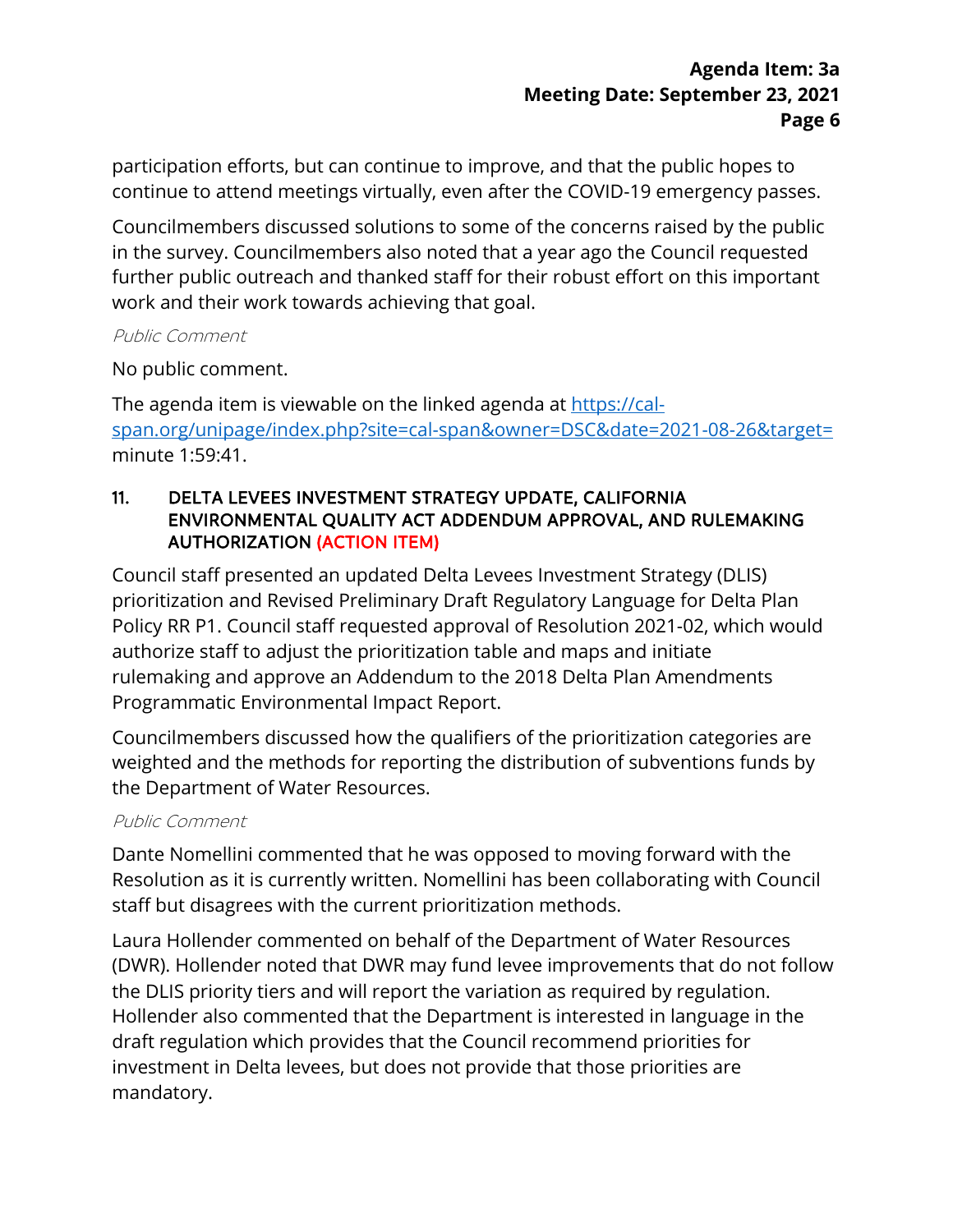Deirdre Des Jardins, California Water Research, is concerned that Delta legacy towns and River Road are not adequately protected by the current DLIS prioritization. Des Jardins objects to the Clifton Court Forebay embankments receiving a high priority categorization as it is not a levee but a jurisdictional dam owned by DWR.

Melinda Terry, Central Valley Flood Control Association, noted her concern that the Council is voting on initiating the rule-making process when she doesn't feel she has been able to thoroughly review the recent changes to the DLIS documents.

James Crowder, Attorney with Soluri Meserve, spoke on behalf of the Local Agencies North Delta (LAND). Crowder echoed the technical suggestions and concerns made by Dante Nomellini and doesn't believe the environmental review is adequate. Crowder requested that the Council refer the item back to staff for revisions.

Gilbert Cosio, MBK Engineers, has collaborated with Council staff on the DLIS process and has historical knowledge of the Delta. Cosio noted that the priority table doesn't recognize the connectivity of the islands and how the levees need to be maintained as a system.

Darren Suen, Central Valley Flood Protection Board, requested that the subventions program be exempt from the prioritization process.

The Council and staff discussed the concerns raised by public comment, including whether more time should be provided to work out concerns before proceeding with the rulemaking process. Staff stressed that the initiation of the rulemaking process does not end the opportunities for public participation but moves the process forward.

**Motion:** Offered by Mehranian, second by Damrell- Approve Resolution 2021-02.

**Vote:** 6/1 – Damrell, Madueño, Mehranian, Smith, Zingale, and Tatayon voted yes; Nottoli voted no. Resolution 2021-02 was adopted.

The motion and vote are viewable on the linked agenda at [https://cal](https://cal-span.org/unipage/index.php?site=cal-span&owner=DSC&date=2021-08-26&target=)[span.org/unipage/index.php?site=cal-span&owner=DSC&date=2021-08-26&target=](https://cal-span.org/unipage/index.php?site=cal-span&owner=DSC&date=2021-08-26&target=) minute 04:08:52.

## 12. PREPARATION FOR THE NEXT COUNCIL MEETING

The next Council meeting is on September 23, 2021, via webinar.

The meeting adjourned at 1:10 PM.